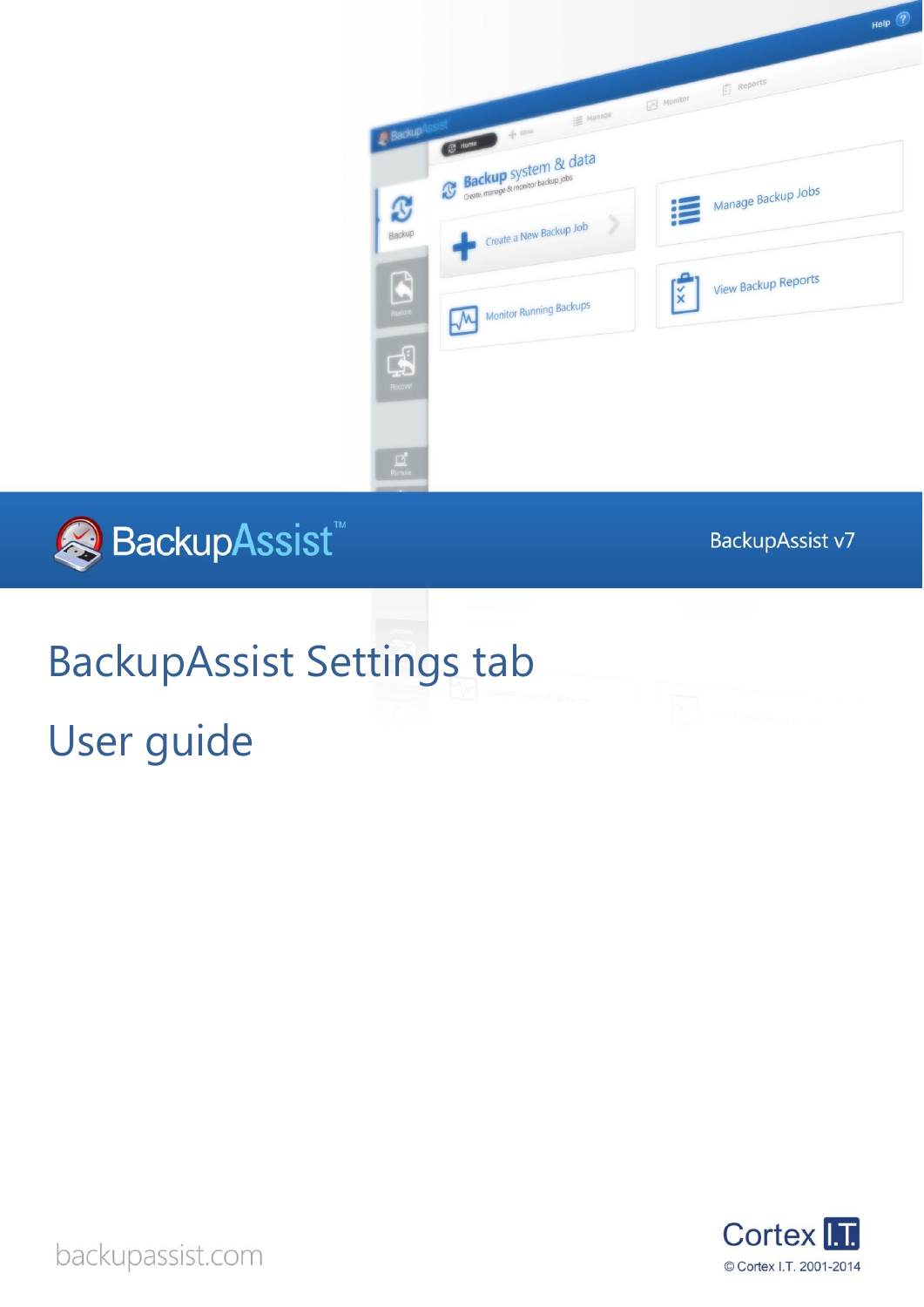## **Contents**

| 1. |  |
|----|--|
|    |  |
|    |  |
|    |  |
| 2. |  |
|    |  |
|    |  |
|    |  |
|    |  |
|    |  |
|    |  |
|    |  |
|    |  |
|    |  |
|    |  |
|    |  |
| 3. |  |
|    |  |
|    |  |
|    |  |
|    |  |
|    |  |
|    |  |
|    |  |
|    |  |
|    |  |
|    |  |
|    |  |
|    |  |
|    |  |
| 4. |  |
|    |  |
|    |  |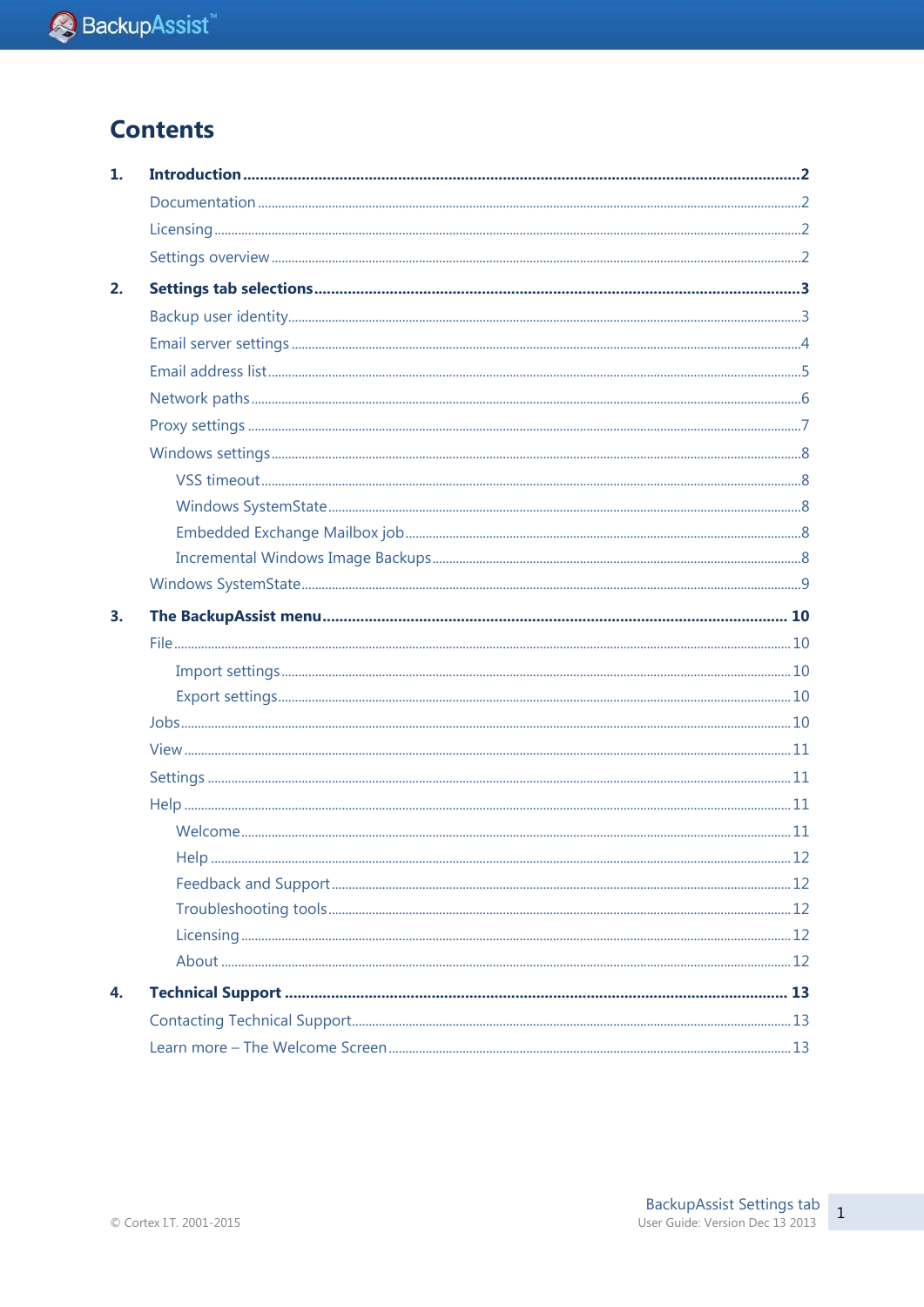# 1. Introduction

BackupAssist"s *main menu* contains useful tools, and settings that apply to the application as a whole. The *Settings tab* contains additional configurations that can be applied to each backup job. This whitepaper explains these options and how to use them.

### Documentation

The different backup types that the Setting tab configurations apply to, are documented in their own whitepapers. The below links are good starting points for planning your backup strategy:

- For information on the BackupAssist Backup tab, see the **BackupAssist Backup Tab Whitepaper**.
- For information on the BackupAssist Restore tab, see the [BackupAssist Restore Tab Whitepaper.](http://www.backupassist.com/education/whitepapers/restore_whitepaper.html)
- For information on the BackupAssist Recover tab, see the **BackupAssist Recover Tab Whitepaper.**

### Licensing

BackupAssist requires a license once the initial trial period has expired. Please contact your local BackupAssist reseller or distributor for pricing information, or visit [www.BackupAssist.com.](http://www.backupassist.com/)

### Settings overview

The BackupAssist application menu is along the top of the UI and remains visible above every tab and screen. The Settings tab is on the lower left and contains six configurations.

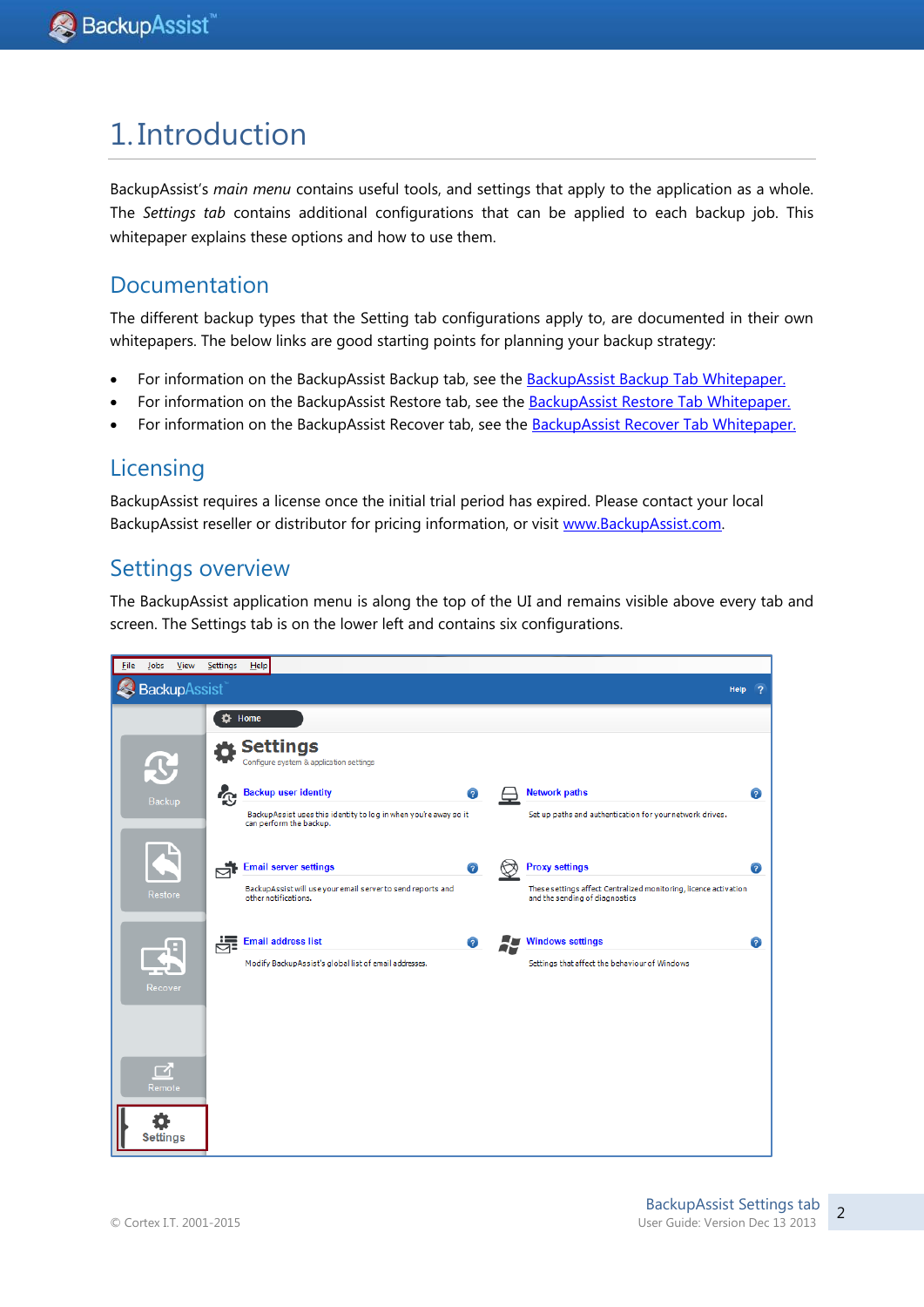# <span id="page-3-0"></span>2. Settings tab selections

The Settings tab contains configurations that can be used by any backup job that you create. The *Backup user identity* and *Email server* should be set up before creating a backup job.

### Backup user identity

Backup jobs require an administrator account with read access to the data source, and full read-write access to the backup"s destination. It is recommended that a dedicated backup account is created for this purpose. The account"s details are entered here and your backup jobs will be launched using these credentials. The account's permissions will be validated both when the backup user identity is entered and each time the job is executed. If no account is specified or the account has insufficient permissions, the backup job will fail and note the error in the backup report.

A video explaining the creation of a backup user identity can be found on our, [Videos Webpage.](http://www.backupassist.com/education/videos.html)

| <b>Backup user identity</b>                                                                                                                                                                                                                             | <b>Backup</b> Assist<br>Enter a name and password for your backup user.                                                                                                                                                                                                                                                 |  |  |  |  |  |
|---------------------------------------------------------------------------------------------------------------------------------------------------------------------------------------------------------------------------------------------------------|-------------------------------------------------------------------------------------------------------------------------------------------------------------------------------------------------------------------------------------------------------------------------------------------------------------------------|--|--|--|--|--|
| backup manually.<br>Backup Operator group.                                                                                                                                                                                                              | <sup>3</sup> Provide a backup user identity (recommended)<br>The backup processes will run as if this user is logged in and performing the<br>Make sure that the user entered here has access to all the files and directories you<br>want to back up. If you're backing up to tape, make sure this user is part of the |  |  |  |  |  |
| Username:                                                                                                                                                                                                                                               | backupadmin                                                                                                                                                                                                                                                                                                             |  |  |  |  |  |
| Password:                                                                                                                                                                                                                                               | .                                                                                                                                                                                                                                                                                                                       |  |  |  |  |  |
|                                                                                                                                                                                                                                                         | This password should never expire.                                                                                                                                                                                                                                                                                      |  |  |  |  |  |
| Domain:                                                                                                                                                                                                                                                 | <b>GUMTREE</b>                                                                                                                                                                                                                                                                                                          |  |  |  |  |  |
| Use your local system login<br>If this setting is selected BackupAssist may not be able to access network<br>resources<br>This setting is only recommended for those who understand its implications, or if<br>technical support has suggested its use. |                                                                                                                                                                                                                                                                                                                         |  |  |  |  |  |
| ΩК<br>Cancel                                                                                                                                                                                                                                            |                                                                                                                                                                                                                                                                                                                         |  |  |  |  |  |

To configure a Backup User Identity in BackupAssist:

- 1. Select the **Settings Tab** and select **Backup user identity.**
- 2. Select **Provide a backup user identity** (recommended). The local system account should only be selected if requested by the BackupAssist technical support team.
- 3. Enter the username and password for the account to be used as the Backup User Identity.
- 4. Either type the domain name for the user directly or select it from the domain drop-down menu. If the account is not a member of a domain, you can simply select the computer name of the machine or leave the domain field blank.
- 5. Click OK

Once a **Backup user identity** has been created, it should be tested by running a backup job.

**Use your local system login** should only be selected if requested by the BackupAssist technical support team, or if you are having difficulties using a Backup user identity. A local user account may not have the required access, and if a user/local account is disabled or locked your backup job will fail.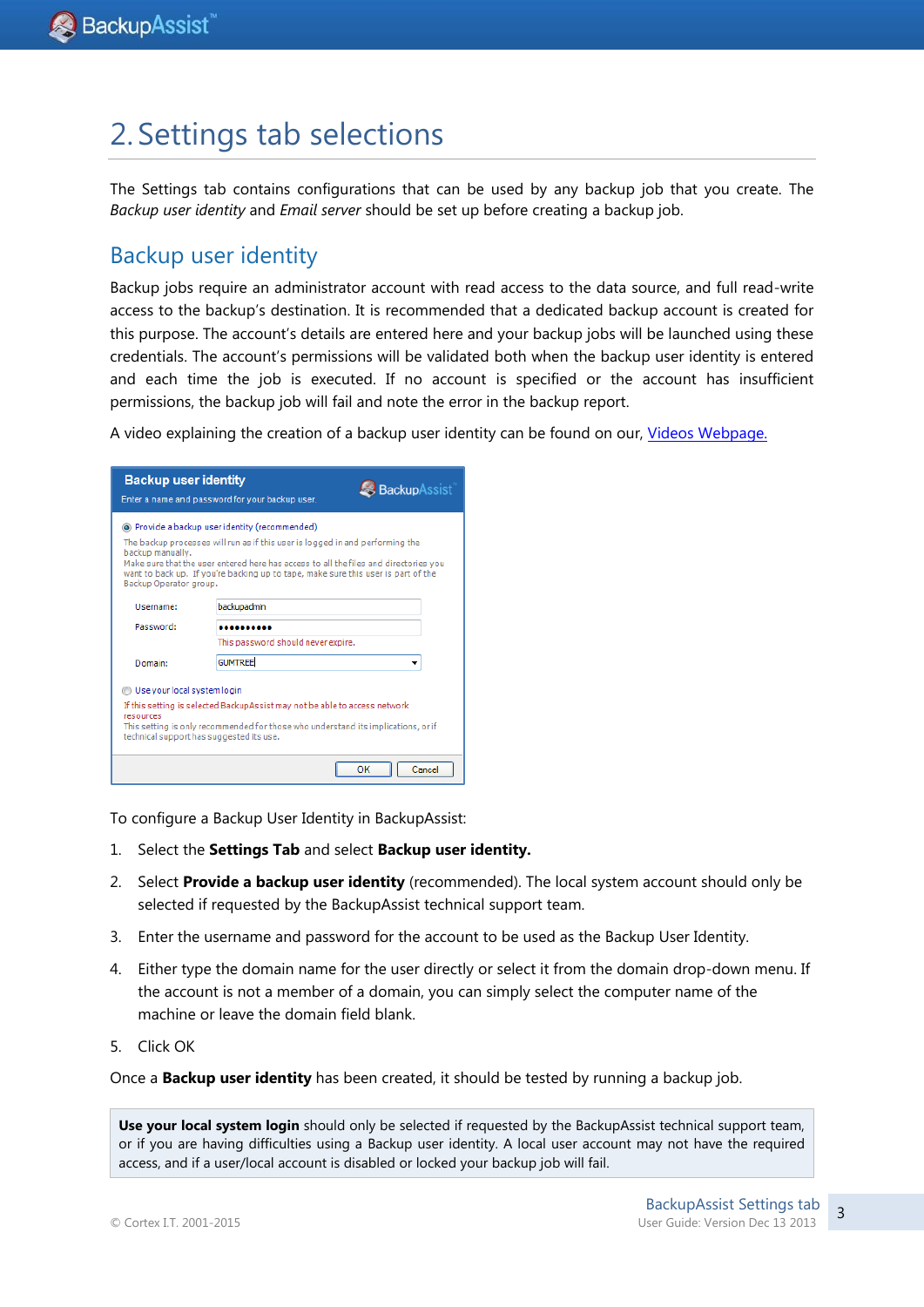### Email server settings

BackupAssist can email backup reports after a backup job has been run. To send these emails, BackupAssist must be provided with the details of an SMTP mail server. These details are entered here.

| <b>Mail server settings</b>      | Enter your mail server settings.                                                                                                                                                      | <b>BackupAssist</b> |  |  |  |  |  |  |
|----------------------------------|---------------------------------------------------------------------------------------------------------------------------------------------------------------------------------------|---------------------|--|--|--|--|--|--|
| $\overline{J}$                   | Activate email features in BackupAssist<br>Note that if you are sending emails from one domain to another, most mail servers<br>require authentication with a user name and password. |                     |  |  |  |  |  |  |
|                                  | BackupAssist emails come from this person:                                                                                                                                            |                     |  |  |  |  |  |  |
| Name:                            | BackupAssist on FILE-SERVER                                                                                                                                                           |                     |  |  |  |  |  |  |
| Email:                           | backupadmin@gumtrees.com                                                                                                                                                              |                     |  |  |  |  |  |  |
| <b>SMTP Server:</b><br>Username: | mailserver.com<br>Connection type: Autodetect                                                                                                                                         | Port: 25            |  |  |  |  |  |  |
| Password:                        |                                                                                                                                                                                       |                     |  |  |  |  |  |  |
|                                  | Test settings and connection type                                                                                                                                                     |                     |  |  |  |  |  |  |
|                                  |                                                                                                                                                                                       | OK<br>Cancel        |  |  |  |  |  |  |

To configure mail server settings in BackupAssist:

- 1. Select the **Settings Tab.**
- 2. Select **Mail Server Settings.**
- 3. Check **Activate email features in BackupAssist**.
- 4. Enter a name in the **Name** field and email address in the **Email** field to denote who the emails that BackupAssist sends come from.

These details provide the sender information for the emails sent by BackupAssist. When you receive BackupAssist emails, they look as if they were sent by this person within your email client. The email address does not need to be valid, but depending on your mail server, you may need to specify one that is of the same domain (eg. @backupassist.com) as the mail server.

- 5. Enter the name of your mail server in the **SMTP Server** field (eg. mail.domain.com). It can be a good idea to use the server's IP address, because it removes the dependency on DNS. If your DNS server is down, your mail will still be sent if you use the IP address of the mail server.
- 6. Enter the mail server port number in the **Port** field. Most servers run on port 25, but some ISPs will block this port and run their mail server on a different one.
- 7. Choose a method for connection to your mail server in the **Connection type** drop-down menu
- 8. Enter a valid **username** and **password** that has permission to send email using the specified SMTP server. These are the credentials used by the BackupAssist email account.
- 9. Click OK

BackupAssist provides a number of methods for communicating with your mail server. If you are unsure which method applies to your mail server click **Test settings and connection type** and BackupAssist will determine the most appropriate. **AutoDetect** will attempt all possible connection types.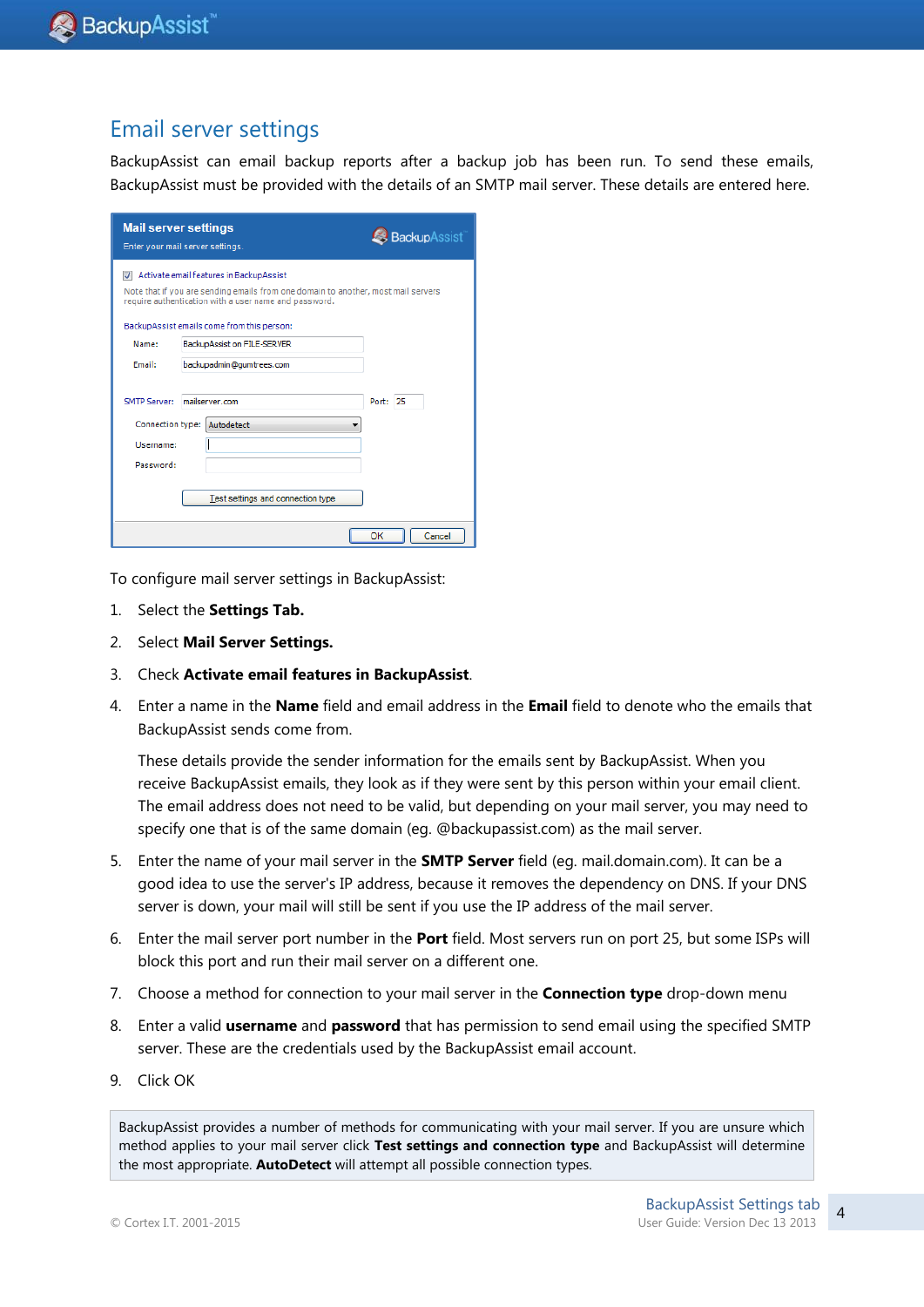### Email address list

This option is used to define and store the email addresses of potential notification recipients. The list will be used to populate the recipient selection screen when configuring an email notification for a backup job. Any email addresses entered during the creation of a new notification (while creating a backup job) are automatically added to this list.



To configure an Email address list in BackupAssist:

- 1. Select the **Settings Tab.**
- 2. Select **Email address list.**
- 3. To **add** a new email address, input the email address directly in the **Add new address** field.
	- Email addresses should be entered in the form Name <emailalias@domain.com> For example below: Support <support@backupassist.com>
	- You can, however, simply enter the email address (john@backupassist.com) if you are not concerned about who the email is addressed to.
- 4. Select the type of emails that can be accepted by this address in the **Send as** drop-down menu
	- **HTML:** emails sent will include HTML formatting for display. Email reports in BackupAssist are much more readable when HTML formatting is used.
	- **Plain:** emails are sent in plain-text. Some email browsers do not support HTML so it is recommended that you use **Plain** for such email addresses.
- 5. Click **Add** once you have input the appropriate email address and type.
- 6. The new email address will now be displayed in the global list and be available for any notifications created in the future.

To **edit** an email address, select the email address in the list and click **Edit.** You can edit the name, email address and type. Changes made to the email address will be applied to all notifications using that email address.

To **remove** an email address, select the email address in the list and click **Remove**. The email address will be removed from the list and no longer available to any notifications created. The email address will also be removed from any notifications that use the address as one of its recipients.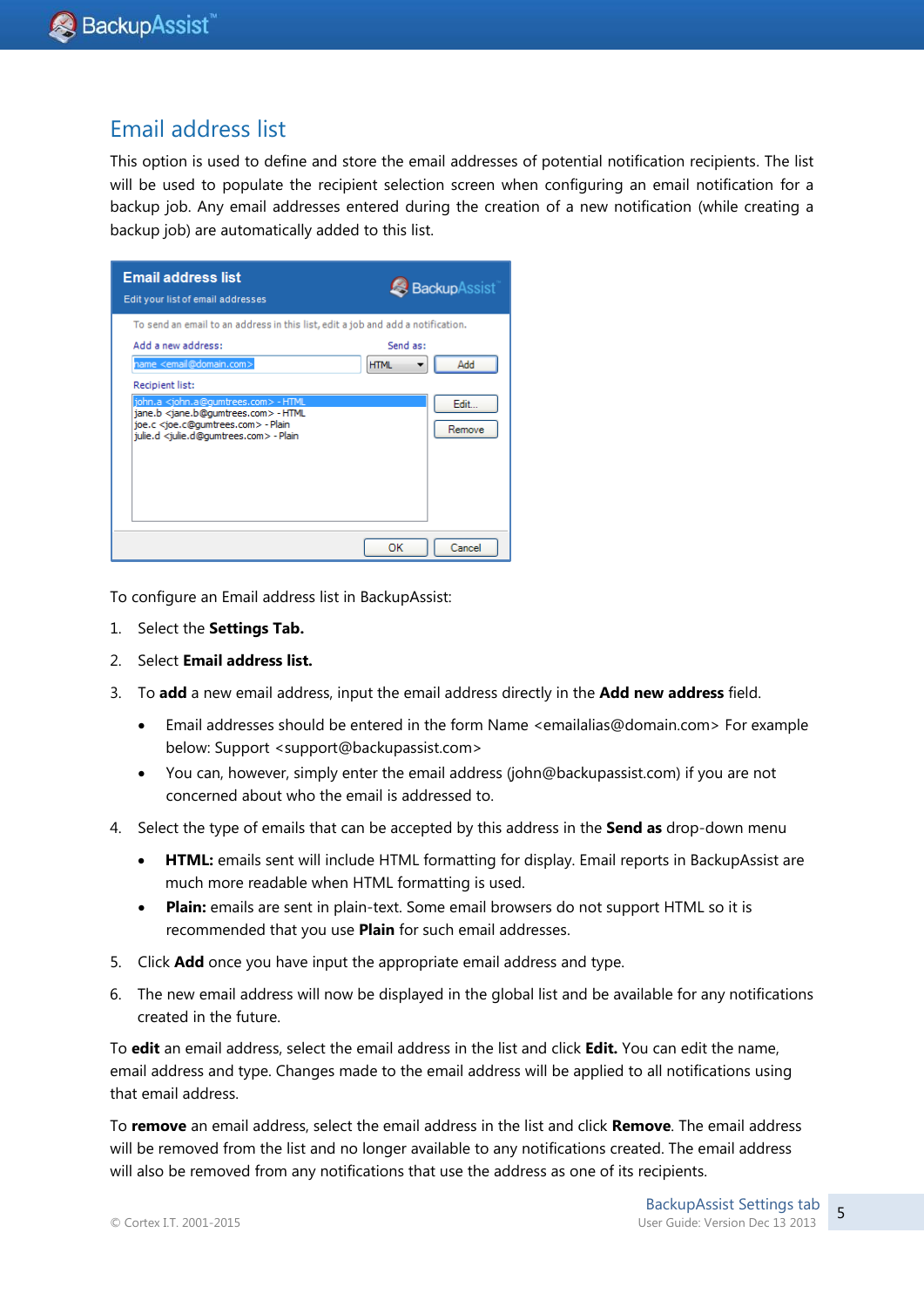### Network paths

This option allows you to provide access credentials to networks, domains and drives that the default account (*Backup user identity)* does not have access to. Enter or browse to the location and add it to the Path list. The *Edit* option will allow you to enter an authentication account that is different to the default account. When you create a backup job to a remote location, that location will be added here

| <b>BackupAssist network path list</b><br>Changes here will affect all jobs. |                      | BackupAssist  |
|-----------------------------------------------------------------------------|----------------------|---------------|
| Add new UNC path:                                                           |                      | Browse<br>Add |
| BackupAssist UNCpath list:                                                  |                      |               |
| Path                                                                        | Connect as           | Edit          |
| \\DSHARE\Downloads                                                          | <b>GUMTREES\john</b> | Remove        |
|                                                                             |                      | OK<br>Cancel  |

**Note**: Having multiple connections to a resource using the same logon credentials can generate a Windows error, such as a BA260 error. It is therefore recommended that you avoid having mapped shares on the computer running BackupAssist, that are the same as the paths configured within BackupAssist.

To configure a network path in BackupAssist:

- 1. Select the **Settings Tab.**
- 2. Select **Network Paths.**

To **edit** a network path: Select the path in the list and click **Edit.** You can now edit either the network path itself, or the username and password used to access it. Changes made to a network path will be applied to all jobs using that selection.

To **remove** a network path: Select the path in the list and click **Remove**. The network path will be removed from the list and no longer available to any jobs for data selection. Jobs that use the network path as part of their file selection will no longer backup this data.

3. **Add new UNC path**: Input the network path directly or **Browse** for it.

If browsing, you will be taken directly to My Network Places. Network paths must be entered in their UNC form **\\Servername\Sharename** (eg. \\SBS-SERVER\accountdata)

- 4. Click **Add** once you have input the appropriate network path.
- 5. BackupAssist will attempt to connect to the network path using the username and password of the backup user identity. If the backup user identity cannot access the network path, you will be asked to supply a different username and password that has access.
- 6. The new network path will be displayed in the global list and be available for selection in any job.
- 7. Click OK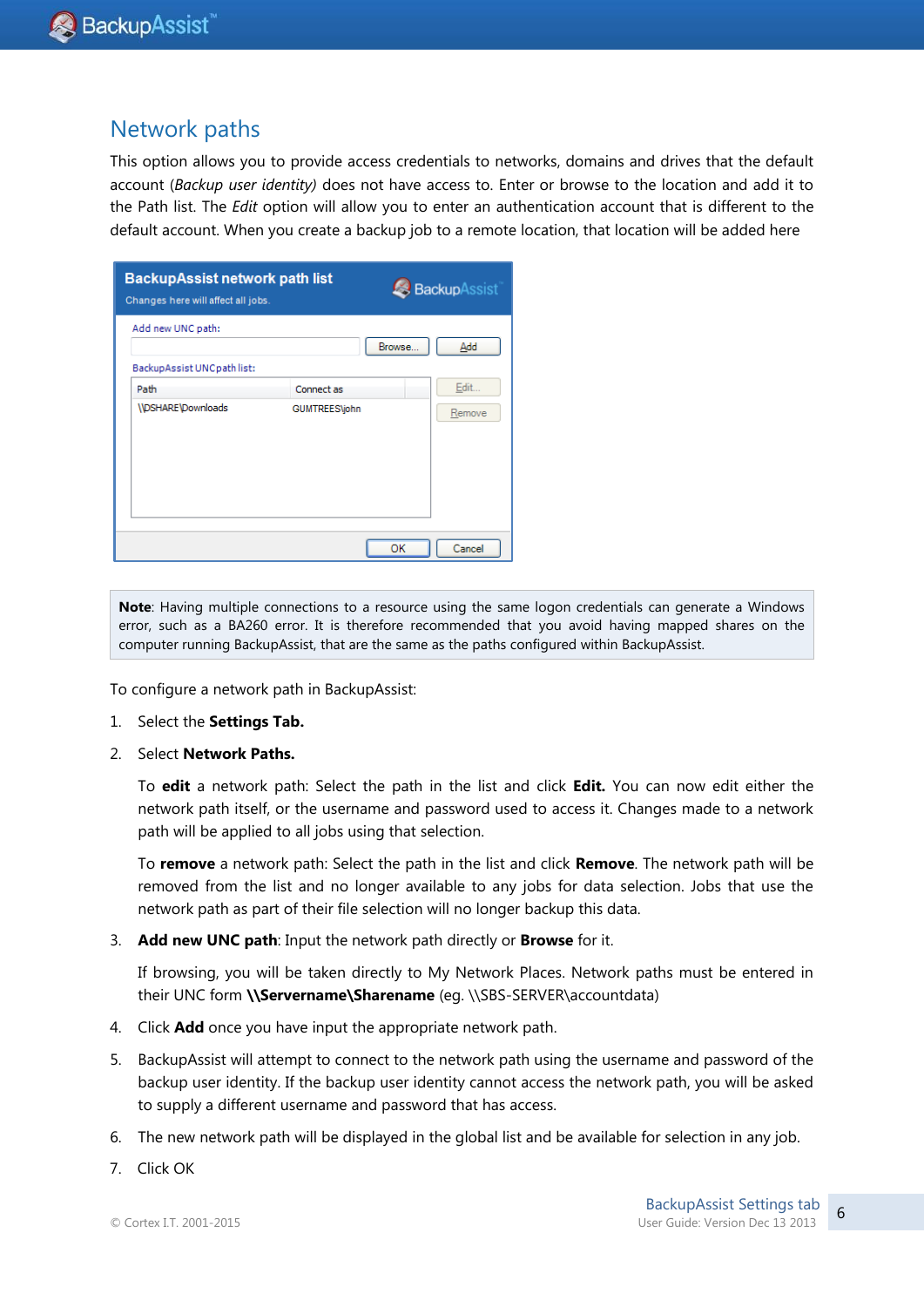### Proxy settings

This option is used to configure proxy settings so that BackupAssist can access the internet for tasks such as posting Centralized Monitoring reports, license activation and sending diagnostic emails.

The proxy settings defined in your web browser (or your machine"s group policy) are the default proxy settings. A specific proxy server can be entered here for BackupAssist to use.

| <b>Proxy settings</b> | Set the proxy that BackupAssist will use to access the internet | <b>BackupAssist</b>                    |
|-----------------------|-----------------------------------------------------------------|----------------------------------------|
| O Default settings    |                                                                 |                                        |
| No proxy              |                                                                 |                                        |
| Specific proxy        |                                                                 |                                        |
| Proxy address:        | ргоху.company.com                                               | Port<br>80<br>$\overline{\phantom{a}}$ |
| User name:            |                                                                 | optional                               |
| Password:             |                                                                 | optional                               |
|                       |                                                                 |                                        |
|                       |                                                                 |                                        |
|                       |                                                                 | Cancel<br>OK                           |

To configure a Proxy setting in BackupAssist:

- 1. Select the **Settings Tab.**
- 2. Select **Proxy settings.**
- 3. Select where you would like BackupAssist to take its Proxy setting from.

**Default settings** (recommended for most users): BackupAssist will use Internet Explorer proxy server settings defined either within the domain's Group Policy or the logged-in user's Internet Explorer configuration. If no proxy settings have been configured for Internet Explorer then a proxy server will not be used.

The **Default settings** applied to BackupAssist web requests will be taken from the following sources:

**The Internet Explorer configuration of a Windows user**: Defined by the logged-in user under Internet Explorer's "Internet Options > Connections > LAN Settings"

**A Group Policy setup on the domain**: These settings are defined within the Group Policy Management tools > Group Policy Object Editor, under "User Configuration > Windows Settings > Internet Explorer Maintenance > Connection > Proxy Settings". Proxy settings defined within a Group Policy can be configured to override the logged-in user's Internet Explorer configuration.

**No proxy**: No proxy server will be used to connect to the internet to perform web requests. Use this setting if you are sure that a proxy server is not required to perform web requests, or if you suspect that the domain's Group Policy contains proxy settings that BackupAssist should not be using.

**Specific proxy:** Manually specify the address and port number of your proxy server, as well as the credentials required to authenticate to it. If your proxy server requires a more advanced configuration we recommend that you choose the **Default settings** option and configure your proxy server within Internet Explorer or within the domain's Group Policy.

4. Click OK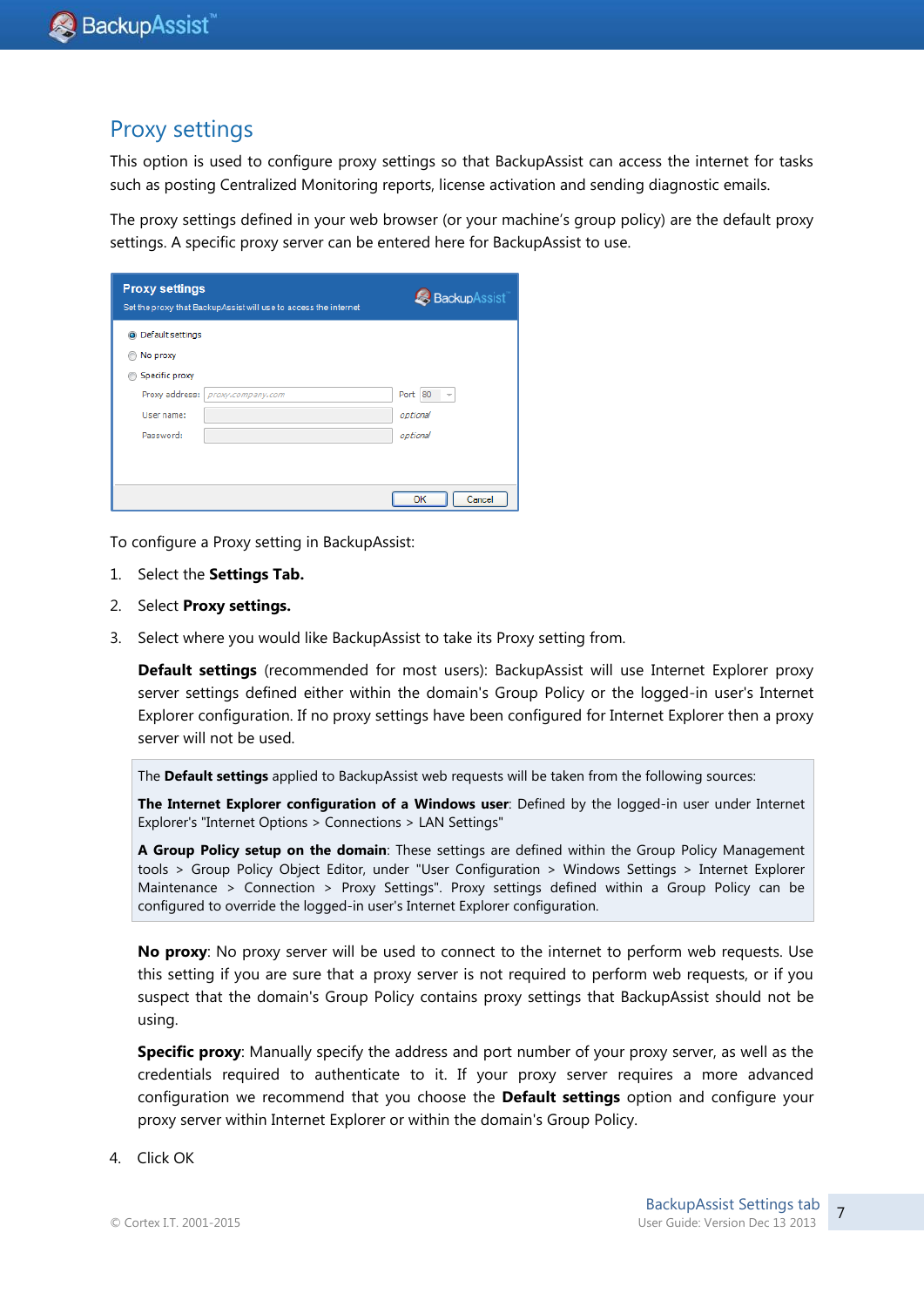### Windows settings

The Windows settings screen allows you to manage a selection of BackupAssist settings specific to Windows. Changes made here apply to all BackupAssist jobs that use the Windows setting.



#### **VSS timeout**

This option sets the maximum amount of time allowed for Windows to take a VSS snapshot, when a backup job begins. If the snapshot is not created within the time specified, then the backup will not take place. On slower machines, increasing this setting can improve the success rate of backups.

#### **Windows SystemState**

In previous versions of BackupAssist, Windows SystemState was called System State and it was available during the creation of a backup job. The Windows SystemState option is now selected by editing a backup job after it has been created.

To learn more see th[e SystemState section](#page-9-0) below.

#### **Embedded Exchange Mailbox job**

BackupAssist allows you to edit existing backup jobs using the Backup tab"s *Manage* screen. When you enable this option, an additional configuration will be added to the *Manage* screen called *Exchange Servers*. This option allows you to add an Exchange Mailbox Protection backup to an existing backup job. This feature applies to the older product, Exchange Mailbox Protection. Exchange Granular Restore is our recommended mailbox protection technology.

To learn more, visit our **Exchange Protection page**.

#### **Incremental Windows Image Backups**

System Protection creates a full backup the first time it runs. Subsequent backups are incremental. To run the incremental backups, BackupAssist scans and compares the data to be backed up and the data in the destination image to see what data changed. This process takes a long time and can be avoided by enabling *Incremental Windows Image Backups*. When this option is selected, System Protection records the changes to the data using a virtual snapshot. This means when System Protection performs an incremental backup, it only needs to look at the snapshot to see what data changed. This results in significantly faster backups.

To learn more, visit our article on making [faster incremental image backups.](http://www.backupassist.com/blog/support/fast-incremental-backups-for-system-protection/)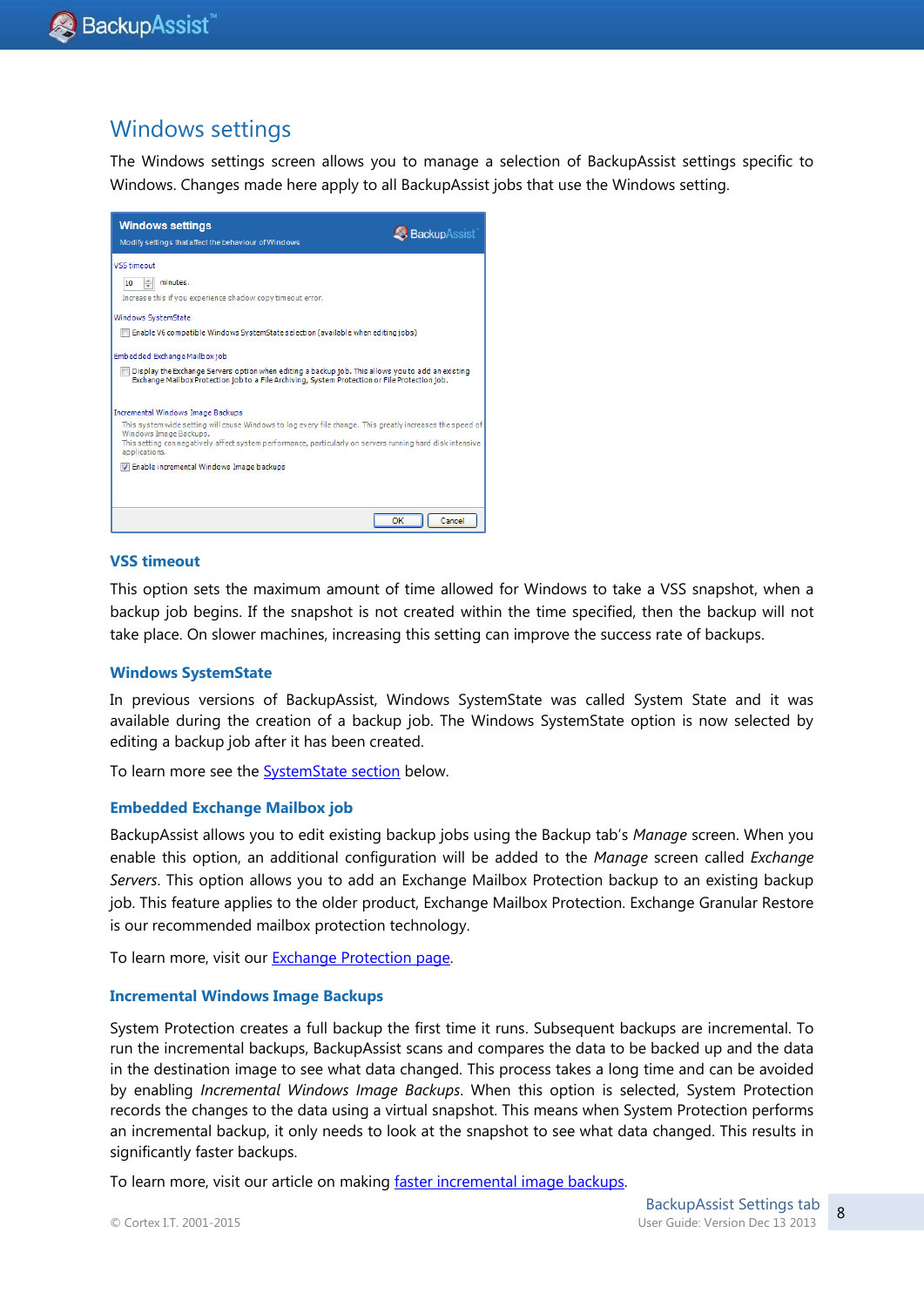### <span id="page-9-0"></span>Windows SystemState

#### **Overview**

A Windows SystemState backup contains some of the important files, registry values and settings that are used by the Windows operating system. It does NOT back up the operating system itself. This means a Windows SystemState backup can be used to restore the settings your computer had at an earlier point in time, but it will not allow you to recover your computer. A Windows SystemState backup can be helpful if your computer is encountering errors and you want to restore your settings to an earlier point in time, before the errors occurred.

Because Windows SystemState requires a functioning computer, and can only *restore* Windows settings, we recommend that a bare-metal backup is used. A bare-metal backup can restore Windows SystemState data, and it can ALSO be used to perform a *recovery* of your computer, when used with a Windows recovery environment, like RecoverAssist.

#### **Selecting Windows SystemState**

Windows SystemState can be selected after a backup job has been created, if you have enabled the *Windows settings*. The exceptions, considerations and steps required are explained below:

|                                            | <b>NTBackup</b><br>(Windows<br>2003) | <b>File Archiving, File</b><br><b>Protection and System</b><br><b>Protection backup jobs</b> | <b>File Archiving</b><br>zip-to-tape<br>backup jobs | <b>File Protection</b><br><b>Rsync backup</b><br>jobs |
|--------------------------------------------|--------------------------------------|----------------------------------------------------------------------------------------------|-----------------------------------------------------|-------------------------------------------------------|
| During the creation of a<br>new backup job | <b>YES</b>                           | <b>NO</b>                                                                                    | <b>NO</b>                                           | <b>NO</b>                                             |
| By editing an existing<br>backup job       | <b>YES</b>                           | YES, if enabled                                                                              | <b>YES</b>                                          | <b>NO</b>                                             |

This table shows what backup jobs can include Windows SystemState.

#### **To enable Windows SystemState**:

- 1. Select the BackupAssist *Settings tab*.
- 2. Select *Windows settings***.**
- 3. Tick *Enable v6 compatible Windows SystemState selection***.**
- Backup jobs created in earlier versions of BackupAssist (that included System State) will have the setting enabled by default in BackupAssist v7.
- Zip-to-tape backup jobs will not need to enable this setting, to select Windows SystemState.

#### **To select Windows SystemState**:

- 1. Select the BackupAssist *Backup tab*, and then select the *Manage* menu.
- 2. Select the *backup job* that you want to modify, and then select *Edit* from the menu.
- 3. Select *Files and applications* from the left pane.
- 4. Select *Windows SystemState* at the top of the data selection pane.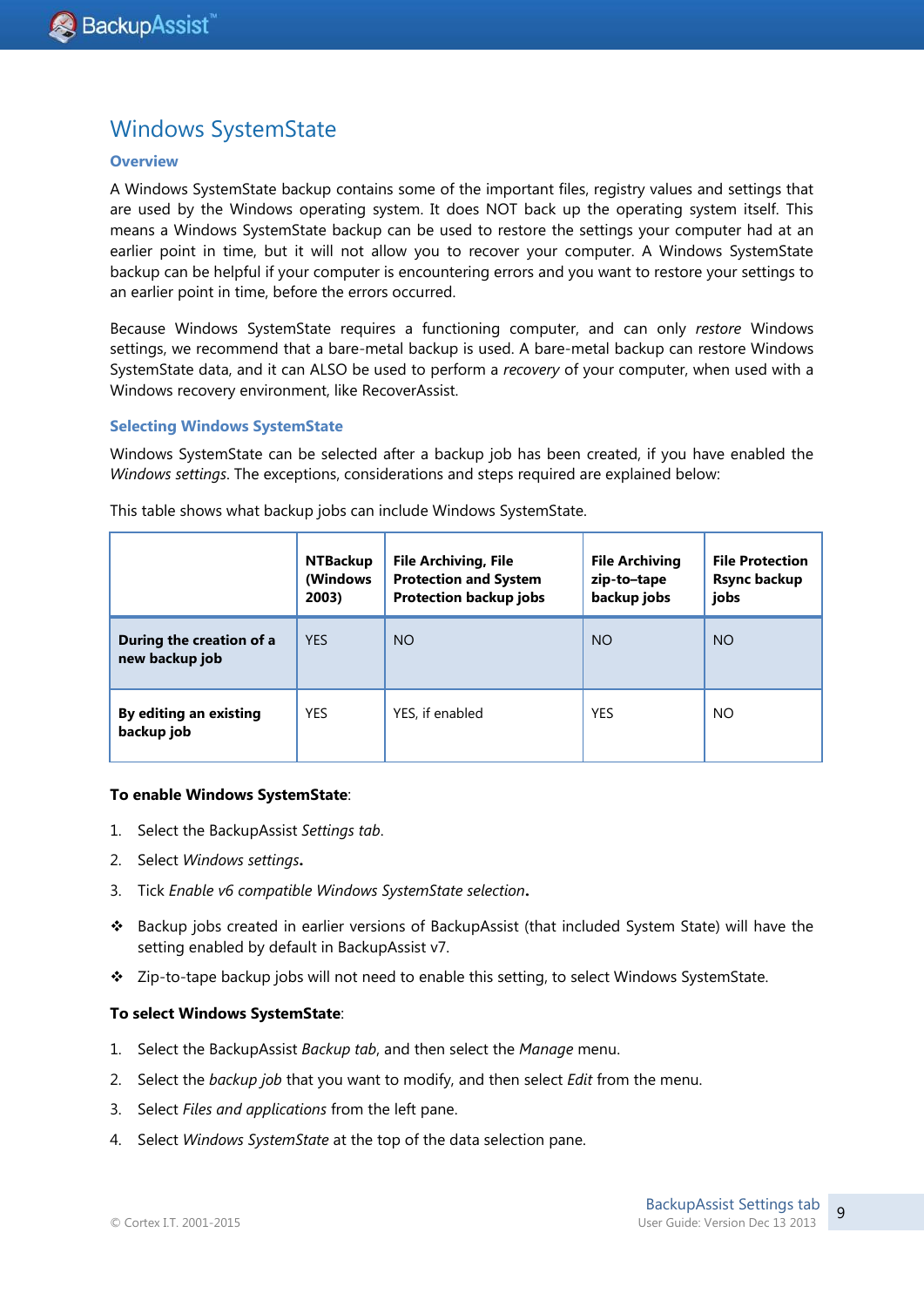# 3. The BackupAssist menu

The BackupAssist menu is available from all screens and can be used to perform specific tasks, provide user assistance and enter configurations that apply to your backup jobs.

| <b>File</b>  |  | Jobs <u>V</u> iew <u>S</u> ettings <u>H</u> elp |  |  |  |  |
|--------------|--|-------------------------------------------------|--|--|--|--|
| BackupAssist |  |                                                 |  |  |  |  |

**Figure 1: The BackupAssist menu**

### File

#### **Import settings**

This option will prompt you to browse to the location of a saved settings file (created using *Export settings*). Once the file has been located, and OK selected, your current installation of BackupAssist will import the settings. This import will include your backup jobs but not the reports and history of your backups and restores.

#### **Export settings**

This option will prompt you to export the settings of your BackupAssist installation. It will save the settings as a file that will contain your current backup jobs and configurations.

| <b>Export settings</b>                                                                                                                                            | <b>Backup</b> Assist |
|-------------------------------------------------------------------------------------------------------------------------------------------------------------------|----------------------|
| Please specify the file where to save your BackupAssist settings:                                                                                                 |                      |
| All job settings and important global settings will be saved out to a file so that they<br>can later be imported at any time on any machine running BackupAssist. | Browse               |
|                                                                                                                                                                   | Cancel               |

**Figure 2: BackupAssist menu – Export settings**

### Jobs

This menu provides quick access to your backup jobs. Selecting a backup job from this menu will take you to the *Edit* view of the *Manage* screen, and add a menu item at the top, called **Job settings***.* The *Job Settings* menu can also be used to access the configurations of the backup job you selected.

| File<br>Jobs<br>View | Settings<br>Job settings<br>Help                                                             |                    |
|----------------------|----------------------------------------------------------------------------------------------|--------------------|
| <b>BackupAssist</b>  |                                                                                              | $\sqrt{2}$<br>Help |
|                      | $\equiv$ Manage<br>$+$ New<br><b>C</b> Home<br>$M$ Monitor<br>$\left \vec{x}\right $ Reports |                    |
|                      | Manage backup jobs $\rightarrow$ File Protection - RDX $\rightarrow$<br>這                    |                    |
| $\mathbf{C}$         | m Delete<br>Add desktop shortart<br>A Prepare media<br>$\triangleright$ Run                  |                    |
| <b>Backup</b>        | <b>Summary</b><br><b>Overview</b>                                                            |                    |
|                      | Job name:<br>File Protection - RDX<br>Destination                                            |                    |

**Figure 3: BackupAssist menu- Job settings**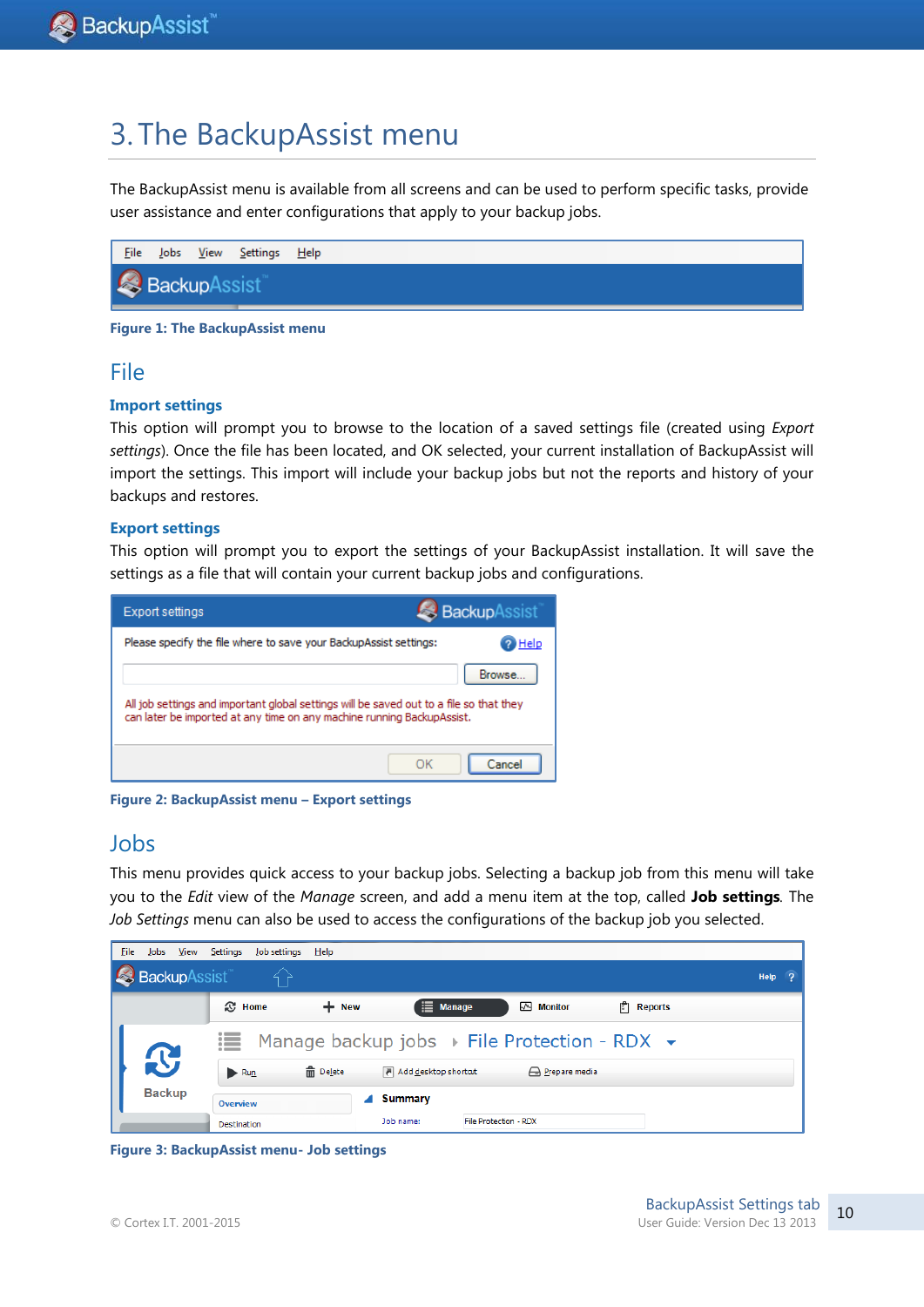### View

This menu provides a shortcut to all of the BackupAssist functions and tabs in one click. It also provides access to the BackupAssist **Events log**. The Events log is a list of all messages that have been sent to the Windows Event Log by BackupAssist.

| File | Jobs                         | <b>View</b> | Settings<br>Help     |                                            |                                                                          |                       |  |  |
|------|------------------------------|-------------|----------------------|--------------------------------------------|--------------------------------------------------------------------------|-----------------------|--|--|
|      | BackupAssist`<br><b>Help</b> |             |                      |                                            |                                                                          |                       |  |  |
|      |                              |             | <b>Events Log</b>    |                                            |                                                                          |                       |  |  |
|      |                              |             | Display the last 500 | events                                     |                                                                          | Auto refresh          |  |  |
|      |                              |             | All                  | $\blacktriangleright$ $\blacktriangleleft$ |                                                                          |                       |  |  |
|      | Backup                       |             | <b>Error</b> level   | <b>Date</b>                                | Event                                                                    | Category              |  |  |
|      |                              |             | <sup>1</sup> Info    | 27/02/2013 1:39 PM                         | Language detected as en-US                                               | WindowsImageBackup    |  |  |
|      |                              |             | <b>O</b> Info        | 27/02/2013 1:39 PM                         | BackupAssist console started                                             | BackupAssist          |  |  |
|      |                              |             | <b>Warning</b>       | 27/02/2013 1:26 PM                         | Missing field 'vssComponents' in type 'CortexIT.FileCatalogue.Backup     | SettingsSerializer    |  |  |
|      |                              |             | A Warning            | 7/12/2012 10:14 AM                         | Missing field 'vssComponents' in type 'CortexIT.FileCatalogue.Backup     | SettingsSerializer    |  |  |
|      |                              |             | <b>A</b> Warning     | 7/12/2012 10:14 AM                         | Missing field 'vssComponents' in type 'CortexIT.FileCatalogue.Backup     | SettingsSerializer    |  |  |
|      |                              |             | <b>X</b> Error       | 27/02/2013 1:32 PM                         | Method XEPTN: !Couldn't recreate SettingsBase object 'CortexIT.BA        | <b>StaticSettings</b> |  |  |
|      |                              |             | <b>Major</b>         | 27/02/2013 1:26 PM                         | New notification added of type CortexIT.BA.Notifications.Maintenanc      | UI                    |  |  |
|      |                              |             | <b>D</b> Major       | 27/02/2013 1:26 PM                         | New notification added of type CortexIT.BA.Notifications.ReportNotifi UI |                       |  |  |
|      | Restore                      |             | <b>D</b> Major       | 27/02/2013 1:26 PM                         | New notification added of type CortexIT.BA.Notifications.ReportNotifi    | UI                    |  |  |
|      |                              |             | <b>O</b> Major       | 27/02/2013 1:26 PM                         | New notification added of type CortexIT.BA.Notifications.ReportNotifi    | UI                    |  |  |
|      |                              |             | Warning              | 27/02/2013 1:26 PM                         | Missing field 'vssComponents' in type 'CortexIT.FileCatalogue.Backup     | SettingsSerializer    |  |  |

**Figure 4: BackupAssist View menu – Events log**

### **Settings**

This menu provides access to the options available in the *Settings tab*. Refer to the Settings [tab section](#page-3-0) of this whitepaper for an explanation of the options available.

### **Help**

This menu provides access to the following BackupAssist help resources:

#### **Welcome**

Selecting Welcome will take you to the BackupAssist Welcome Screen. The Welcome Screen will give you an introduction to BackupAssist's features and explain how they work.

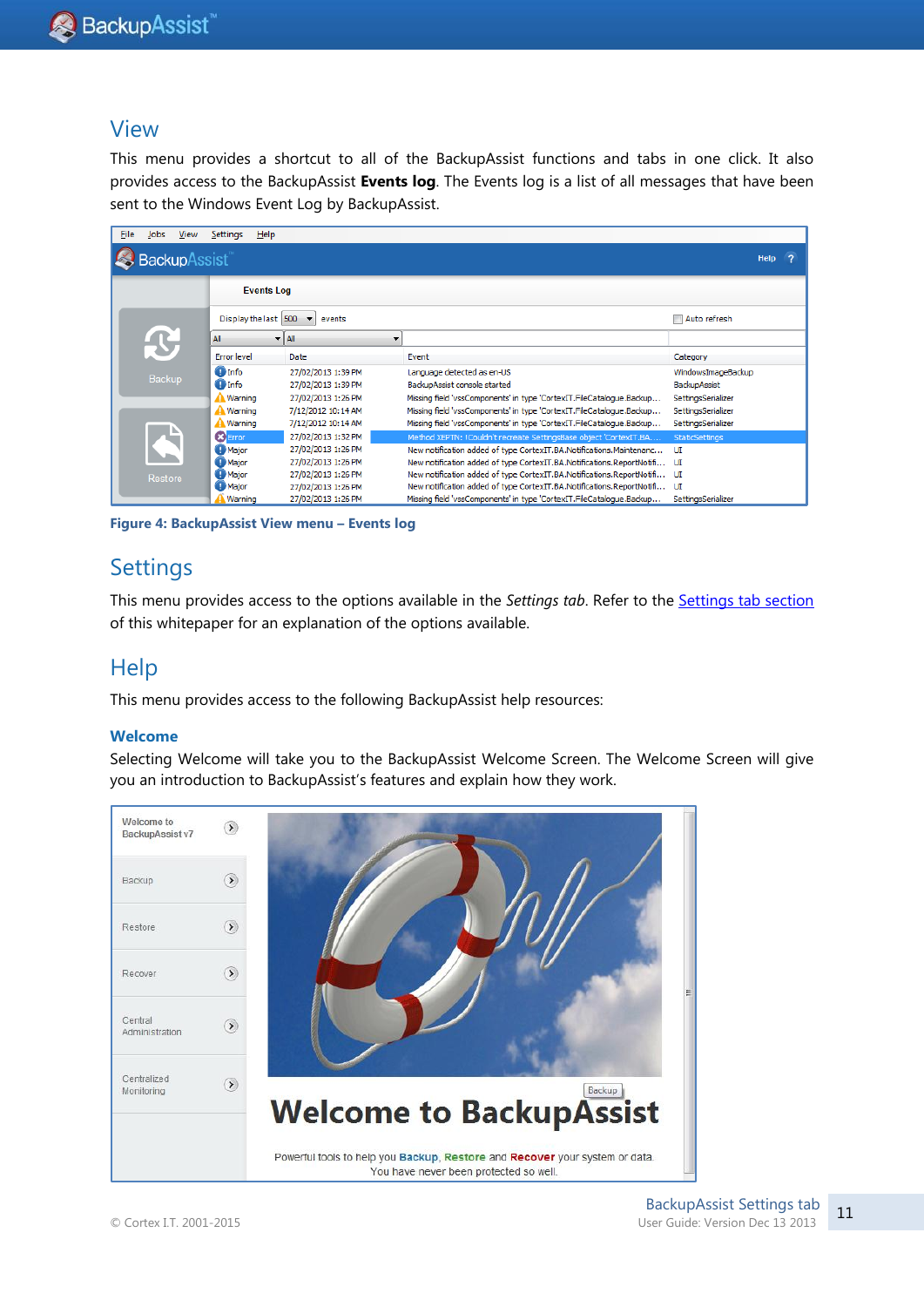#### **Help**

The Help menu will take you to the help files contained within BackupAssist. The HTML help files contain extensive information about the tools and features available.



**Figure 5: BackupAssist HTML Help**

HTML help can also be opened using the blue help icon  $\bullet$  on the top right of BackupAssist. If a help icon appears within a screen, it will take you to the help section that refers specifically to that screen.

#### **Feedback and Support**

Selecting this option will open a window with two options:

- *Help file* This link will take you to the BackupAssist HTML help files (shown above).
- *Contact support* This opens an email submission for BackupAssist Support. The email has an option to attach a diagnostic file containing system information, BackupAssist"s settings and error message details. If support is required, we request that you use this tool to submit your support request so that our technical team can better assist you.

#### **Troubleshooting tools**

- *Reset RSM* This will reset the Removable Storage Manager database, and only applies to Windows Server 2003 and earlier. Older versions of Windows use RSM to communicate with removable media using a database, which can become corrupt and require a service reset.
- *Cleanup Service* This is a support tool to be used on consultation with BackupAssist Technical Support. The tool will be used if there are problems with backup jobs starting.

#### **Licensing**

This menu item lists the BackupAssist products you have and how many days are left for each license. It provides links to purchase licenses online and activate products by entering BackupAssist keys.

#### **About**

This menu item will display the version of BackupAssist that is currently installed. There is also a link to email BackupAssist Support. If you are using a trail version of BackupAssist, you will be shown how many days you have left with a link to purchase a license.